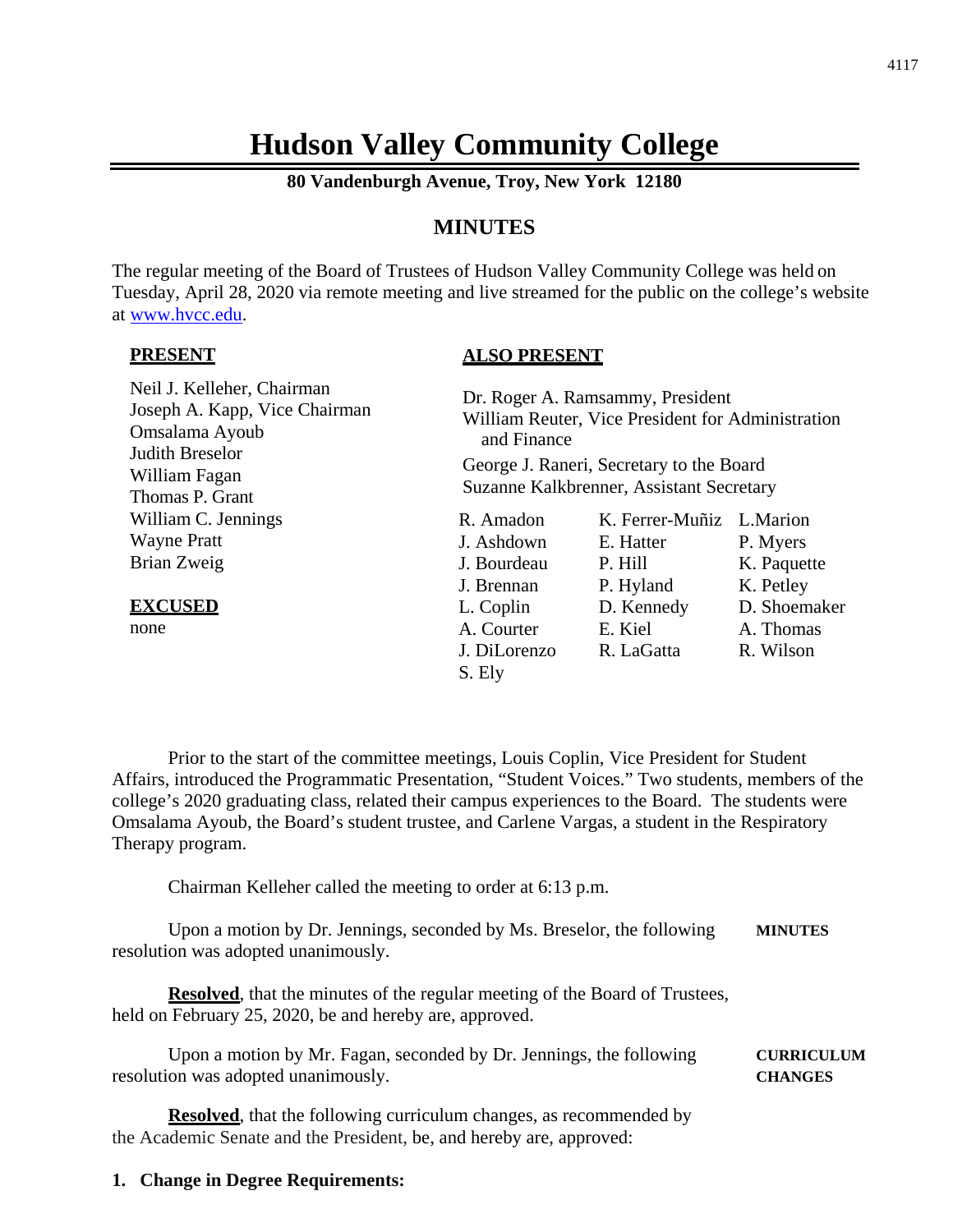## *A. Polysomnography A.A.S. Degree – Fall 2021*

PSGT 230 Electroencephalography Clinical II will be dropped from the curriculum. PSG 220 and 230 courses were added as an option to work as an EEG technician upon completion of the program. There was a great need for trained people in this area by employers. There are now very few jobs since the program supplied many graduates since 2011 and clinical placements have decreased because of this. Hence there is no need for us to offer such extensive training in this area. We will limit enrollment to Polysomnography because there are not sufficient placements for the EEG courses. One EEG course is sufficient to make them eligible for a job as an Entry Level EEG Technician and alleviates the burden of finding clinical placements to sustain two courses.

Other recommended changed include listing ICVT 200/RESP 130 or CMHL 115 as option to fulfill the ICVT 200 course. This change would give students more alternative options to fulfill the course content requirements of ICVT 200 because the course content is equivalent in all of these courses.

| PSGT 210 - Polysomnography Data Analysis and Recording - |
|----------------------------------------------------------|
| <b>Change in Prerequisites:</b>                          |
| <b>Change in Prerequisites or Corequisites:</b>          |

| <b>Current Prerequisites:</b>                            | <b>New Prerequisites:</b>                                                                                                                                                           |
|----------------------------------------------------------|-------------------------------------------------------------------------------------------------------------------------------------------------------------------------------------|
| <b>PSGT 220</b>                                          | PSGT 225 Polysomnography                                                                                                                                                            |
| Electroencephalography                                   | Clinical I with a final grade of                                                                                                                                                    |
| Clinical I                                               | "C" or better.                                                                                                                                                                      |
| <b>Current Prerequisites</b>                             | <b>New Prerequisites or</b>                                                                                                                                                         |
| or Corequisities:                                        | <b>Corequisites:</b>                                                                                                                                                                |
| <b>PSGT 230</b><br>Electroencephalography<br>Clinical II | <b>PSGT 220</b><br>Electroencephalography<br>Clinical with a final grade of<br>"C" or better and<br>PSGT 235 Polysomnography<br>Clinical II with a final grade of<br>"C" or better. |

| <b>PSGT 220 Electroencephalography Clinical</b> |  |
|-------------------------------------------------|--|
| <b>Change in Course Title:</b>                  |  |

| <b>Current:</b>                                         | New:                               |
|---------------------------------------------------------|------------------------------------|
| <b>PSGT 220</b><br>Electroencephalography<br>Clinical I | Electroencephalography<br>Clinical |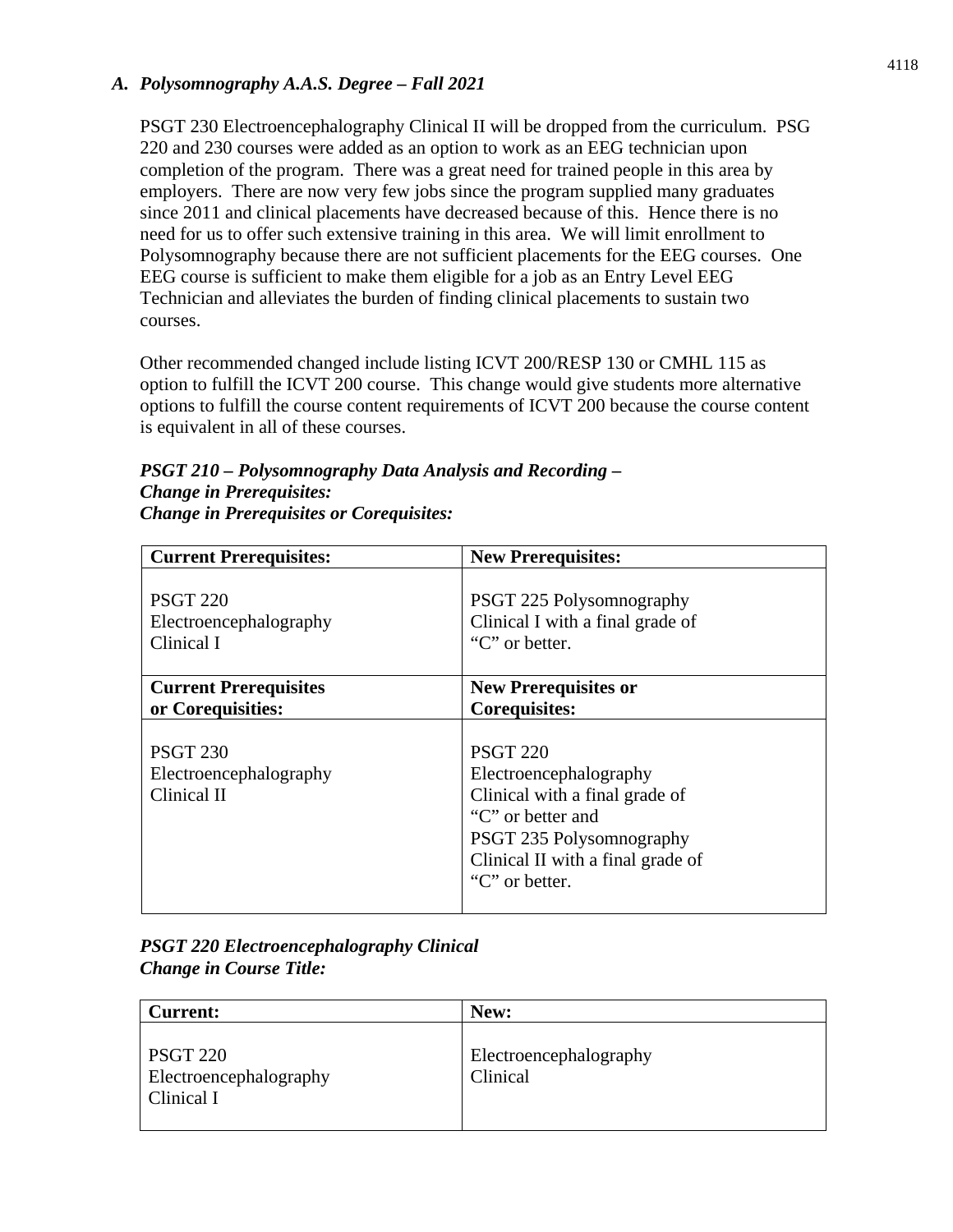| <b>Current Prerequisites:</b>                            | <b>New Prerequisites:</b>                                                                     |
|----------------------------------------------------------|-----------------------------------------------------------------------------------------------|
| <b>PSGT 220</b>                                          | PSGT 225 Polysomnography                                                                      |
| Electroencephalography                                   | Clinical I with a final grade of                                                              |
| Clinical I                                               | "C" or better.                                                                                |
| <b>Current Prerequisites</b>                             | <b>New Prerequisites or</b>                                                                   |
| or Corequisities:                                        | <b>Corequisites:</b>                                                                          |
| <b>PSGT 230</b><br>Electroencephalography<br>Clinical II | <b>PSGT 220</b><br>Electroencephalography<br>Clinical with a final grade of<br>"C" or better. |

# **2. Micro-Credentials:**

## *A. Community Health Navigation: Capacity Building*

The Community Health Navigation: Capacity Building Micro-Credential provides students with foundational knowledge in public health and then expanding into advocacy for needs of the community. Students will be provided with coursework that shines light on the population health needs that are prevalent in communities, and stakeholders engaged in sustaining a culture of health. Students will be equipped with tools and resources to be an effective champion for change in the communities they serve.

## *B. Community Health Navigation: Communication Skills*

The Community Health Navigation: Communications skills micro-credential provides students with foundational communication skills needed to empower patient/consumers to be champions in their health. Students will gain engagement skills, understand the populations that they may serve, as well as how to manage boundaries, scope of practice, and patient rights. Students will understand the landscape of electronic health records and referral platforms and how to document clear and concise notes that demonstrate their patient/consumer engagement efforts.

## *C. Community Health Navigation: Interpersonal and Social Skills*

The Community Health Navigation Interpersonal and Social Skills credential provides students with foundational skills to engage consumers, and patients in care in the world we live in. The credential provides students with a public health foundation, ultimately understanding the communities in which we live, work, and play, and its impact on one's health and well-being. The credential then builds upon the public health foundation and provides students with communication, and engagement skills necessary to empower consumers to be informed decision makers in their health.

## *D. Community Health Navigation: Service Navigation*

The Community Health Navigation: Service Navigation micro credential prepares students to engage in not only health care navigation but also social services navigation. Students are provided with foundational knowledge in social determinants and its impact on health and well-being. Students will be introduced to prominent social determinants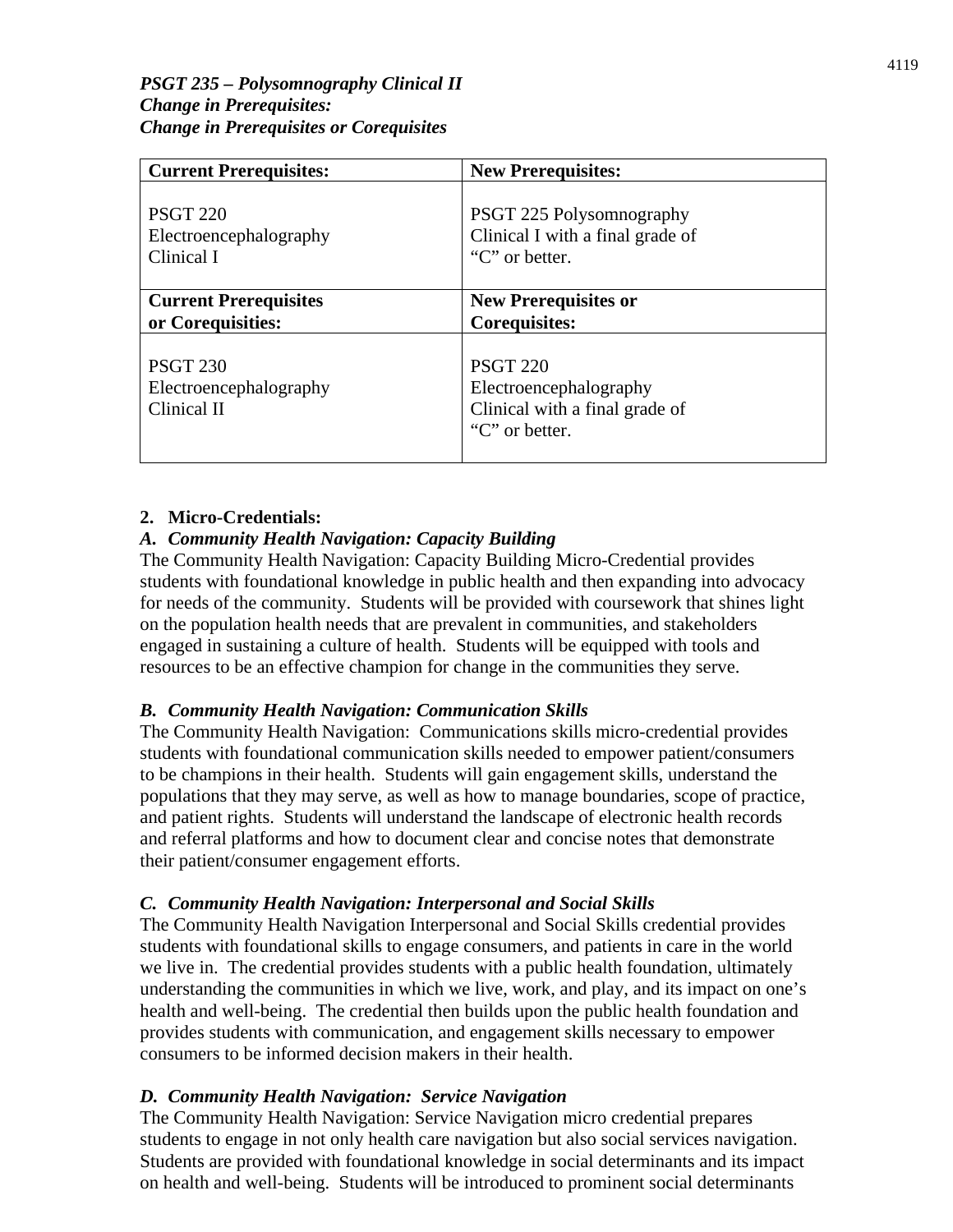| that have a significant impact on one's health and well-being. Students will learn how to<br>screen for social determinants of health, how to access resources that address their<br>patient/consumers' needs, document the need expressed in the form of a referral to ensure<br>patients/consumers do not fall through the cracks between providers.                           |                                                                                                   |
|----------------------------------------------------------------------------------------------------------------------------------------------------------------------------------------------------------------------------------------------------------------------------------------------------------------------------------------------------------------------------------|---------------------------------------------------------------------------------------------------|
| Upon a motion by Mr. Fagan, seconded by Mr. Pratt, the following<br>resolution was adopted unanimously.                                                                                                                                                                                                                                                                          | <b>FSA OPERATING</b><br><b>BUDGET, FY 2020-21</b>                                                 |
| <b>Resolved</b> , that the request to approve the Faculty Student Association's<br>operating budget for fiscal year 2020-2021, totaling \$7,337,665 in revenues and<br>\$7,303,928 in expenditures, as approved by the Faculty Student Association Board<br>of Directors on March 9, 2020, be, and hereby is, approved.                                                          |                                                                                                   |
| Upon a motion by Mr. Grant, seconded by Mr. Fagan, the following<br>resolution was adopted unanimously.                                                                                                                                                                                                                                                                          | <b>HVCC FOUNDATION-</b><br><b>OPERATING</b><br><b>BUDGET, FY 2020-21</b>                          |
| <b>Resolved</b> , that the request to approve the Hudson Valley Community<br>College Foundation, Inc.'s operating budget for fiscal year 2020-2021, totaling<br>\$2,120,000 in revenues and \$1,772,000 in expenditures, as approved by the<br>Foundation Board of Directors on April 27, 2020, be, and hereby is, approved.                                                     |                                                                                                   |
| Upon a motion by Mr. Pratt, seconded by Mr. Fagan, the following<br>resolution was adopted unanimously.                                                                                                                                                                                                                                                                          | <b>HVCC FOUNDATION-</b><br><b>IRS 990 FILING</b>                                                  |
| <b>Resolved</b> , that the request to approve the Hudson Valley Community<br>College Foundation, Inc.'s IRS Form 990 for the fiscal year ended June 30, 2019,<br>as prepared by UHY LLP, and as recommended by the Foundation Board of Directors<br>on April 27, 2020, be, and hereby is, approved.                                                                              |                                                                                                   |
| Upon a motion by Ms. Breselor, seconded by Ms. Ayoub, the following<br>resolution was adopted unanimously.                                                                                                                                                                                                                                                                       | <b>CAPITAL</b><br><b>CONSTRUCTION-</b><br><b>DESIGN SERVICES</b>                                  |
| <b>Resolved</b> , that the request for approval of the award of contract for design<br>Services for the building addition at HVCC's North Expansion, TEC-SMART,<br>Malta, NY, in the amount of \$320,450 to Mosaic Associates Architects, D.P.C.,<br>for the capital project entitled "HVCC North Expansion Building Addition—<br>Design Services," be, and hereby is, approved. | <b>AWARD OF</b><br>CONTRACT,<br><b>HVCC NORTH</b><br><b>EXPANSION</b><br><b>BUILDING ADDITION</b> |
| Upon a motion by Mr. Fagan, seconded by Dr. Jennings, an<br>executive session was called at 6:19 p.m. for the purposes of discussing<br>personnel and collective bargaining matters.                                                                                                                                                                                             | <b>EXECUTIVE</b><br><b>SESSION</b>                                                                |
| Upon a motion by Dr. Jennings, seconded by Dr. Fagan, the executive<br>session was ended at 6:40 p.m. and Chairman Kelleher opened the meeting.                                                                                                                                                                                                                                  |                                                                                                   |
| Upon a motion by Mr. Fagan, seconded by Ms. Breselor, an<br>the Board voted unanimously to amend the agenda to include the next item.                                                                                                                                                                                                                                            | <b>AMENDMENT TO</b><br><b>AGENDA</b>                                                              |
| Upon a motion by Mr. Fagan, seconded by Dr. Jennings, the following<br>resolution was adopted unanimously.                                                                                                                                                                                                                                                                       | <b>DEAN OF</b><br><b>DISTANCE</b><br><b>LEARNING</b>                                              |

4120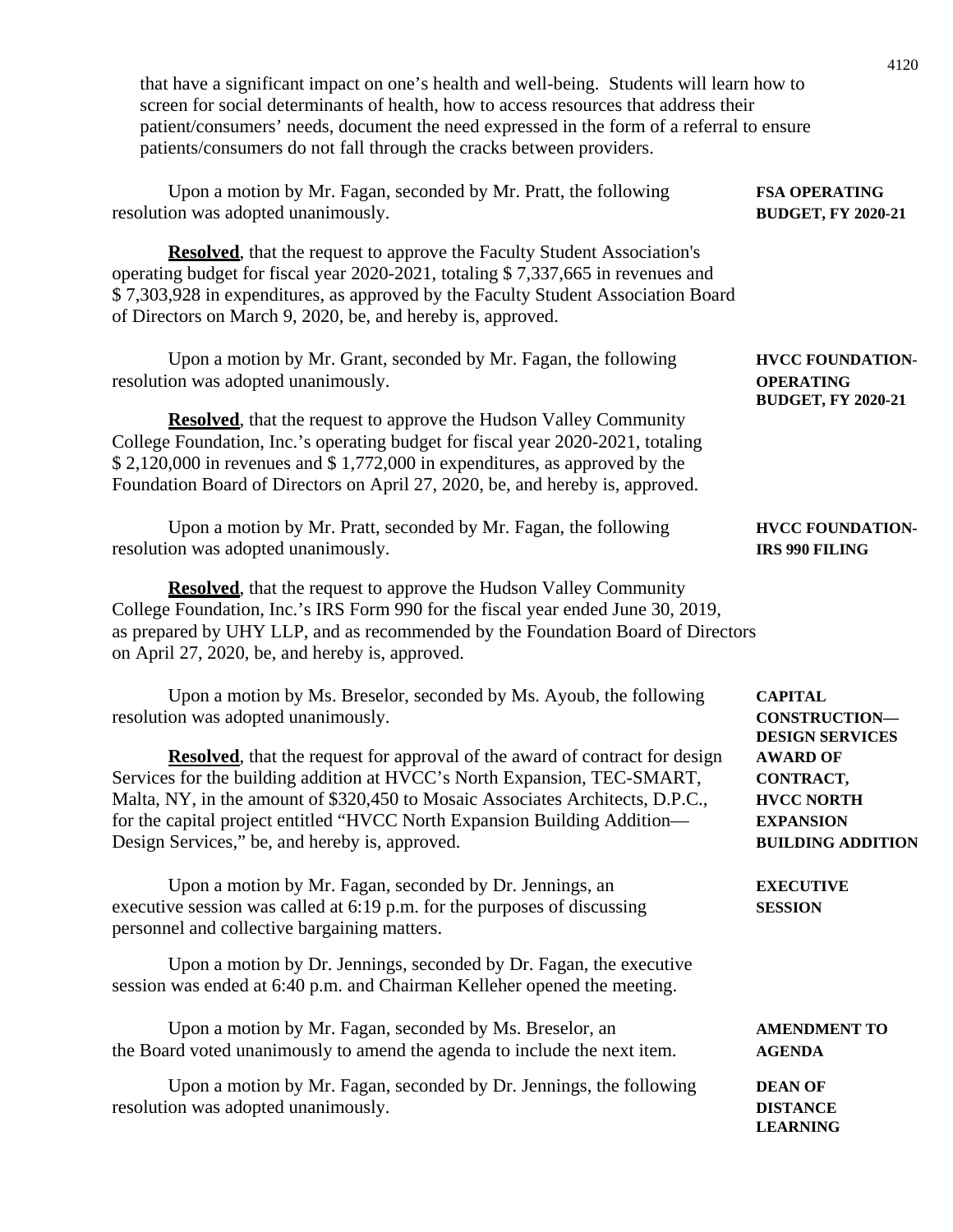**Resolved**, that the request to authorize the President to appoint a Dean of Distance Learning, at a date and a salary to be reported at the May 26, 2020 Board of Trustees meeting, be, and hereby is, approved.

#### **INFORMATION ITEMS INFORMATION**

The following information items were noted: **ITEMS**

# **A. 2020/2021 COLLEGE FACULTY MERIT RECOMMENDATIONS**

In accord with Article XII-C of the Collective Bargaining Agreement between the College and the Hudson Valley Community College Faculty Association, Faculty merit recommendations that have been approved by the President, effective September 1, 2020 are outlined below.

#### **Department Chair (\$2,000)**

| <b>Antoinette Howard</b><br>Ricky Thibodeau                                                                                                                           | <b>Teacher Preparation</b><br>Accounting, Entrepreneurship and Marketing, Business<br>Administration, Computing and Information Sciences                                                   |             |
|-----------------------------------------------------------------------------------------------------------------------------------------------------------------------|--------------------------------------------------------------------------------------------------------------------------------------------------------------------------------------------|-------------|
| <b>Faculty</b> $(\$1,000$ each)<br>Carla Gundermann<br>Anthony Podlaski<br>Daniel Benoit<br>Randy Howarth                                                             | Criminal Justice, Forensic Science and Public Administration<br>English, Foreign Languages, and English as a Second Language<br><b>Applied Technologies</b><br><b>Applied Technologies</b> |             |
| 1. Academic Affairs<br>Distance Learning,<br>$f/t$ appt., eff. $3/30/20$                                                                                              | <b>B. FULL-TIME NON-TEACHING PROFESSIONALS</b><br>Van White, Senior Online Learning Support Specialist,                                                                                    | \$58,000 yr |
| 2. Administration and Finance<br>Derek Welburn, Systems & Network Specialist I,<br><b>Information Technology Services,</b><br>f/t appt., eff. $3/13/20$ or thereafter |                                                                                                                                                                                            | \$60,000/yr |
| 3. Executive<br><b>Institutional Advancement,</b><br>f/t appt., eff. $3/25/20$                                                                                        | Allison Collins-Schroeder, Chief Advancement Officer,                                                                                                                                      | \$90,000/yr |
| Diversity Office,<br>f/t appt., eff. 3/09/20                                                                                                                          | Taunya Hannibal-Williams, Community Outreach Specialist,                                                                                                                                   | \$50,000/yr |
| 4. Institutional Effectiveness<br>Leonard Kelley, Lead Computer Programmer,<br>Institutional Effectiveness,<br>f/t appt., eff. $3/16/20$                              |                                                                                                                                                                                            | \$86,705/yr |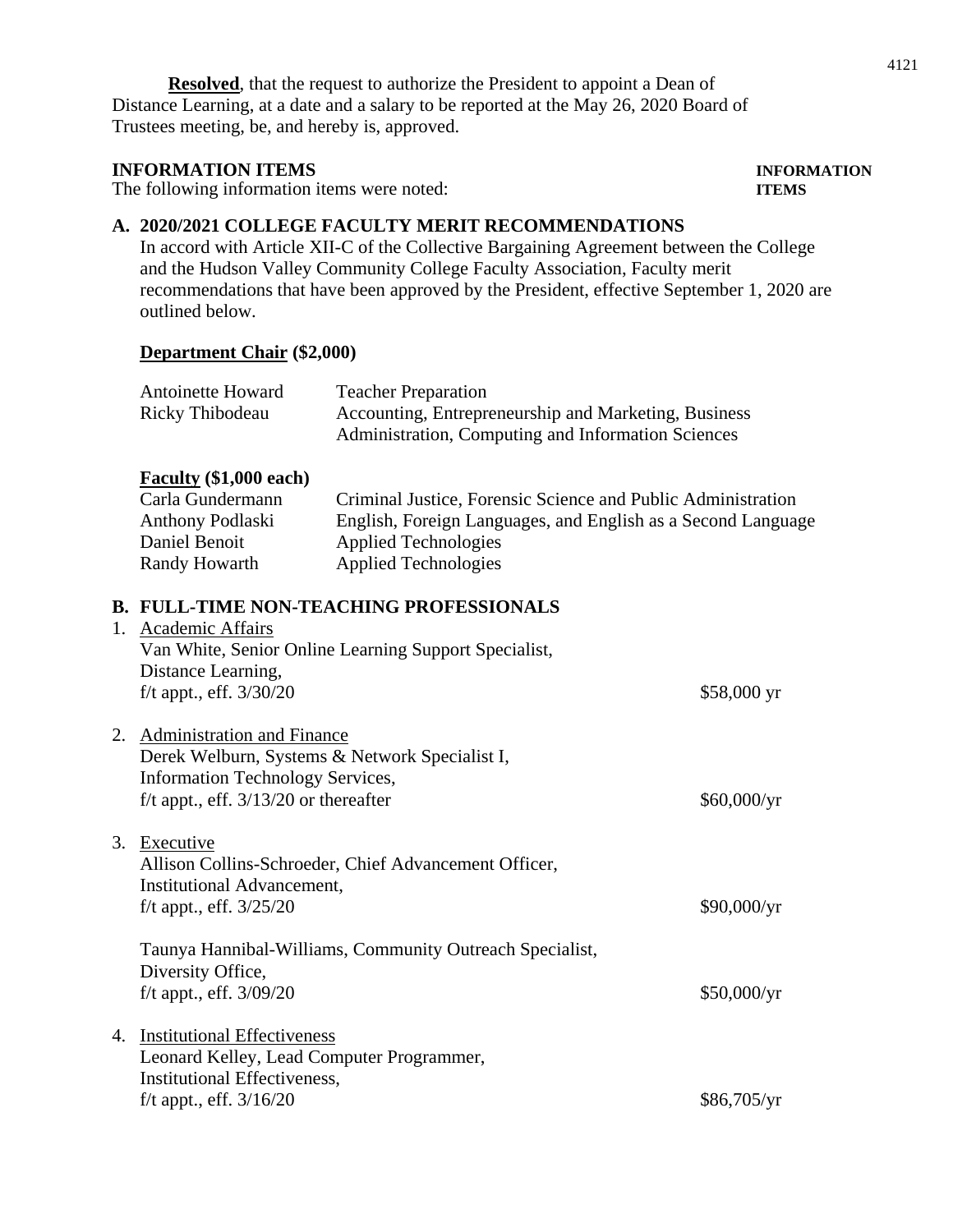| 5. School of Business and Liberal Arts<br>Alba Vega, Advising Specialist,<br>Liberal Arts,                                                                                                       |               |
|--------------------------------------------------------------------------------------------------------------------------------------------------------------------------------------------------|---------------|
| f/t appt., eff. $4/6/20$                                                                                                                                                                         | \$40,100/yr   |
| 6. Student Affairs<br>Aimee Bastian, Assistant Director,<br>Financial Aid,<br>f/t appt., eff. $2/19/20$ or thereafter                                                                            | \$46,000/yr   |
| Tracey DuShane, Confidential Administrative Assistant,<br>Office of the Vice President for Student Affairs,<br>f/t appt., eff. $3/9/20$                                                          | \$39,000/yr   |
| Jason Ineman, Technical Assistant,<br>Financial Aid,<br>f/t appt., eff. $3/13/20$ or thereafter                                                                                                  | \$37,000/yr   |
| Jocelyn Jenkins, Technical Assistant,<br>Financial Aid,<br>f/t appt., eff. $3/13/20$ or thereafter                                                                                               | \$37,000/yr   |
| C. FULL-TIME CLASSIFIED STAFF<br>1. Academic Affairs<br>Antoine Johnson, Program Assistant III,<br>Academic Affairs,<br>f/t appt., eff. $2/11/20$ or thereafter                                  | \$17.6357/hr  |
| 2. Student Affairs<br>Desiree Dommer, Program Assistant,<br>Center for Careers and Transfer,<br>f/t appt., eff. $02/21/20$ or thereafter                                                         | \$18.8110/hr  |
| <b>D. PART-TIME FACULTY</b><br>1. E.O.C.<br>Angela Fosmine, Instructor,<br>Instructional Services, E.O.C.,<br>$p/t$ appt., eff. 2/19/20 or thereafter                                            | \$41.00/hr    |
| Eric Rivetta, Instructor,<br>Instructional Services, E.O.C.,<br>$p/t$ appt., eff. 2/19/20 or thereafter                                                                                          | \$41.00/hr    |
| 2. School of Business and Liberal Arts<br>James Wyzykowski, Instructor,<br>Accounting, Entrepreneurship & Marketing,<br>$p/t$ appt. (shelf), eff. $1/27/20$ or thereafter                        | $$1,136$ /sch |
| E. PART-TIME NON-TEACHING PROFESSIONALS<br>1. Administration and Finance<br>Francesco D'Amico, Photographer/Multimedia Specialist,<br>Multi-Media and Video Services,<br>p/t appt., eff. 2/19/20 | \$35.00/hr    |